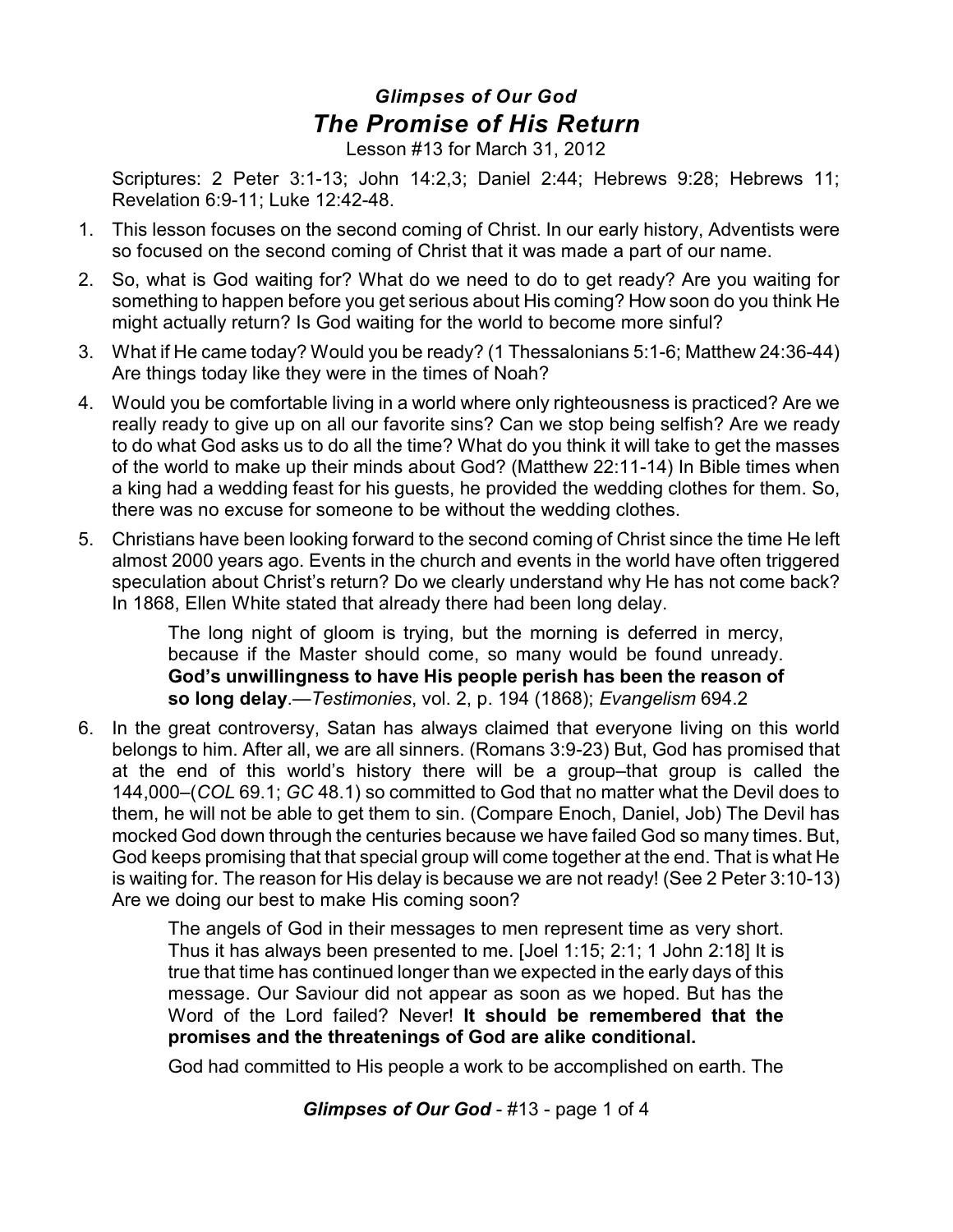third angel's message was to be given, the minds of believers were to be directed to the heavenly sanctuary, where Christ had entered to make atonement for His people. [Do we know what Jesus is doing right now?] The Sabbath reform was to be carried forward. The breach in the law of God must be made up. The message must be proclaimed with a loud voice, that all the inhabitants of earth might receive the warning. The people of God must purify their souls through obedience to the truth, and be prepared to stand without fault before Him at His coming.

**Had Adventists, after the great disappointment in 1844, held fast their faith and followed on unitedly in the opening providence of God, receiving the message of the third angel and in the power of the Holy Spirit proclaiming it to the world, they would have seen the salvation of God, the Lord would have wrought mightily with their efforts, the work would have been completed, and Christ would have come ere this to receive His people to their reward.** But in the period of doubt and uncertainty that followed the disappointment, many of the advent believers yielded their faith. Dissensions and divisions came in. The majority opposed with voice and pen the few who, following in the providence of God, received the Sabbath reform and began to proclaim the third angel's message. Many who should have devoted their time and talents to the one purpose of sounding warning to the world, were absorbed in opposing the Sabbath truth, and in turn, the labor of its advocates was necessarily spent in answering these opponents and defending the truth. Thus the work was hindered, and the world was left in darkness. Had the whole Adventist body united upon the commandments of [696] God and the faith of Jesus, how widely different would have been our history!

It was not the will of God that the coming of Christ should be thus delayed. God did not design that His people, Israel, should wander forty years in the wilderness. He promised to lead them directly to the land of Canaan, and establish them there a holy, healthy, happy people. But those to whom it was first preached, went not in "because of unbelief." Their hearts were filled with murmuring, rebellion, and hatred, and He could not fulfill His covenant with them.

**For forty years did unbelief, murmuring, and rebellion shut out ancient Israel from the land of Canaan. The same sins have delayed the entrance of modern Israel into the heavenly Canaan. In neither case were the promises of God at fault. It is the unbelief, the worldliness, unconsecration, and strife among the Lord's professed people that have kept us in this world of sin and sorrow so many years.**—*Manuscript 4*, 1883; *Evangelism* 695.1-696.2; *Maranatha* 61.2-61.6; *1 Selected Messages* 67.8-69.1; compare *Christian Service* 86; *6T* 449,450; *LDE* 37,38; *DA* 633; 634; *1SM* 82.4; *9T* 29; *GCDB*, February 28, 1893 par. 5; *RH*, October 6, 1896 par. 7.

7. God's final group of people have been described as Laodicean. (Revelation 3:14-22) Christ Himself told us that He is coming back. (John 14:1-3) Furthermore, He said that He is "the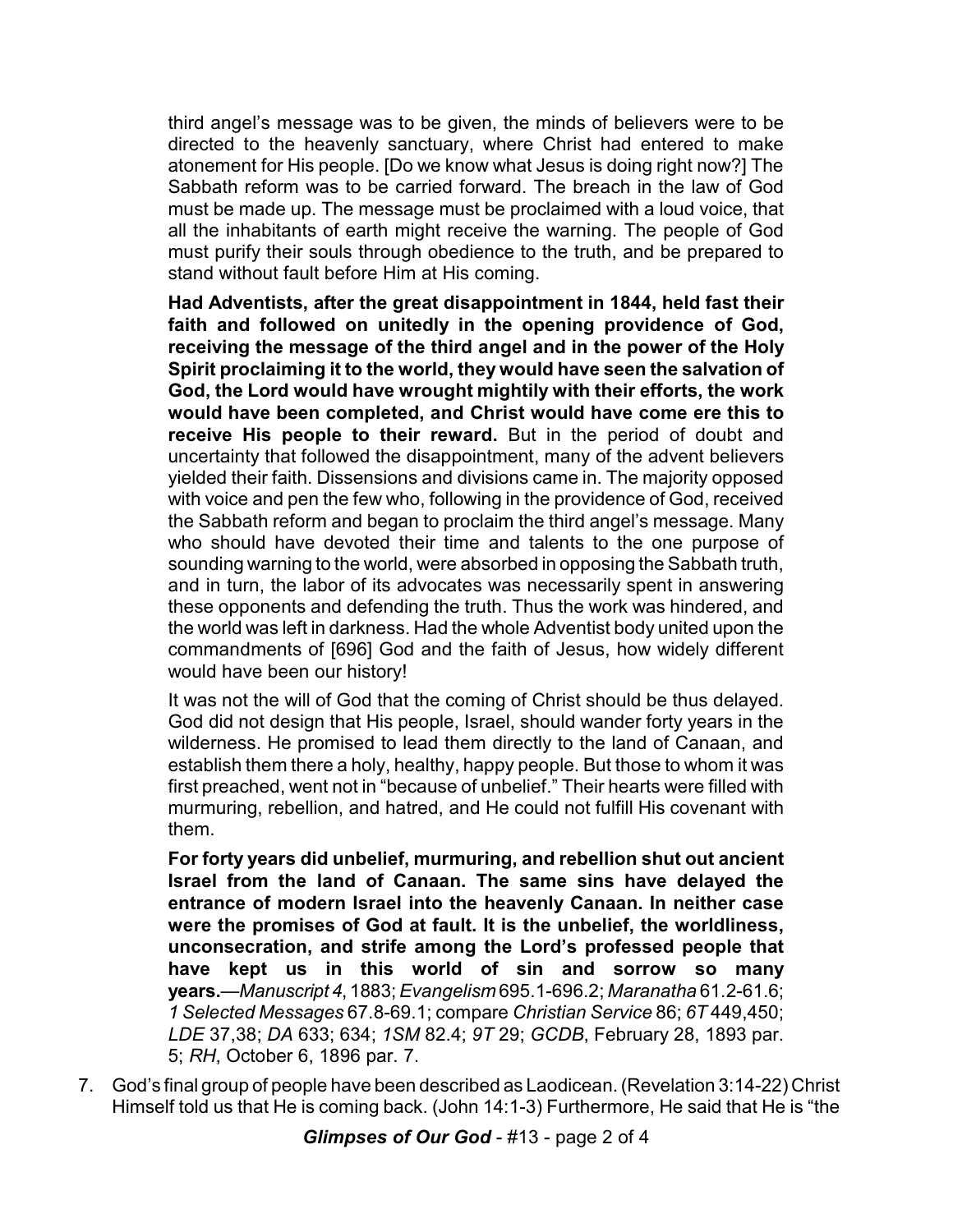*alpha* and the *omega,*" the *beginning* and the *end.* (Revelation 1:8; 21:6; 22:13) What does that mean? Jesus was there at the beginning, and He will be there at the end. Peter told us that the wickedness at the end will be like it was in Noah's day. People will question creation. They will question the flood. But, this will only demonstrate that they are part of the signs of the end. (2 Peter 3:1-13)

- 8. Why do you think some Christians are now suggesting that the second coming will only be a kind of change in the way things happen here on this earth? Is the second coming going to be a literal return of Jesus Christ, or will it be some kind of do-it-yourself transformation of human beings here on this earth? Can you think of a time when people tried to deal with events by doing something themselves? Isn't that what the people at the tower of Babel were trying to work out?
- 9. The second coming is mentioned or hinted at many times in the New Testament. Even in the Old Testament, there are prophecies pointing all the way to the second coming of Christ. See Daniel 2:44.
- 10. Try to imagine a world without sin, sickness, death, fear, violence, hatred, poverty, crime, war, or suffering. Some of us would be out of a job! Why would anyone oppose such an idea? If your focus in life is me, myself, and I, things can get pretty boring. It is hard to look up and think about the second coming of Christ.
- 11. Our Christian friends who believe that people go to their reward in heaven or hell immediately upon death have a different view of what is implied by the second coming of Christ. But, for us who take the biblical approach and believe that the dead are sleeping (John 11:11-15) and awaiting a literal coming of Christ, it becomes a very pivotal event.
- 12. If God has no plans to come back again, what was the point of His coming the first time? He came and dealt with sin (Romans 8:3) and answered the questions in the great controversy. He arose from death. 1 Corinthians 15:20 suggests that His rising from the dead is our guarantee of the future life.
- 13. Matthew 20:28 says that He gave His life as a ransom for many. What are the implications of ransom? If someone pays a ransom to get something back, does it make any sense if they never come to claim their right of possession? In light of all this, the greatest promise that Christ will come back again is the fact that He came and did what He did the first time.
- 14. People have been waiting for the first coming and then the second coming right through biblical history. Hebrews 11 tells the story of many people who have waited: Abraham waited for his son; Israel waited for deliverance from Egypt; the prophets waited for Christ's first coming; and the disciples waited for His second coming. So, why the delay? Do we have anywhere to look except to ourselves?
- 15. Christ repeatedly said that He would come back. In fact, He said, "Behold, I come quickly." (Revelation 3:11; 22:7,12,20, *KJV*) What did He mean by that? Is that a statement to each of us individually about the length of our individual lives? Each one of us will experience a second coming immediately after his/her life on this earth terminates? But, for those of us who are still alive, the question of how long is a troubling one. (Revelation 6:9-11)
- 16. How should we respond to the delay? Read Luke 12:42-48. Surely, we do not want to do what the unfaithful servant did.
- 17. Are we becoming too comfortable here in this world? Are Adventists gradually becoming